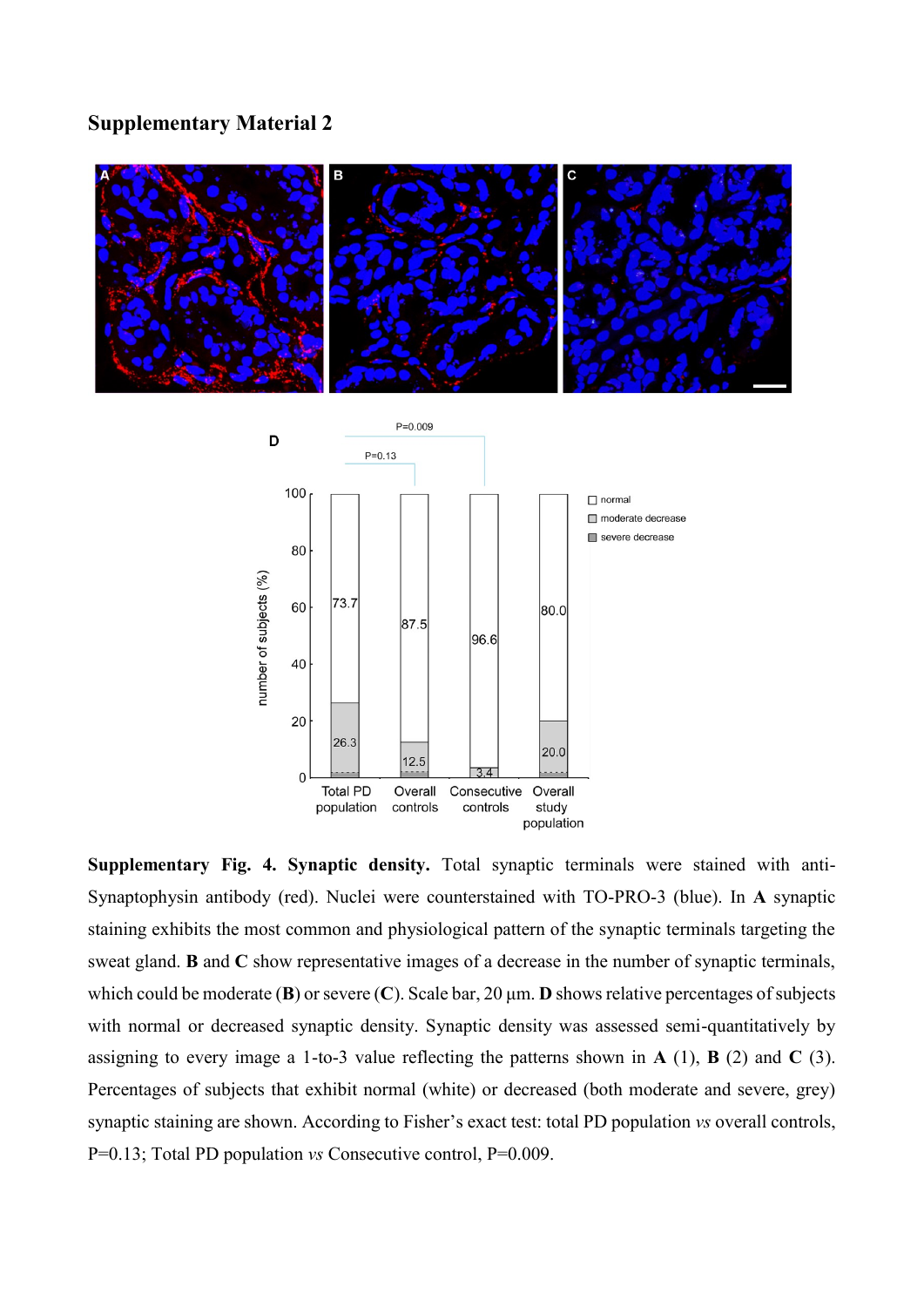

**Supplementary Fig. 5. Secreto-motor domain of COMPASS and PLA score. A)** Spearman's rank correlation between secreto-motor domain of COMPASS 31 and PLA score (black dots, controls; white dots, patients); B) Box-and-Whisker plots of secreto-motor domain of COMPASS 31 in the study population; **C)** Box-and-Whisker plots of secreto-motor domain of COMPASS 31 in the study population by disease status and increased PLA staining according to linear regression analysis; **D)** Box-and-Whisker plots of secreto-motor domain of COMPASS 31 in the study population by disease status and twin status according to linear regression analysis. For Box-and-Whisker plots: the box represents the median value (middle line) and the interquartile range (IQR;  $25<sup>th</sup>$  -  $75<sup>th</sup>$  percentile); the external lines extend from the minimum to the maximum value, excluding "outside"  $(\pm 1.5 \text{ times the})$ IQR) and "far out"  $(\pm 3 \text{ times the IQR})$  values, which are displayed as separate points. COMPASS 31: Composite Autonomic Symptom Score 31; PLA.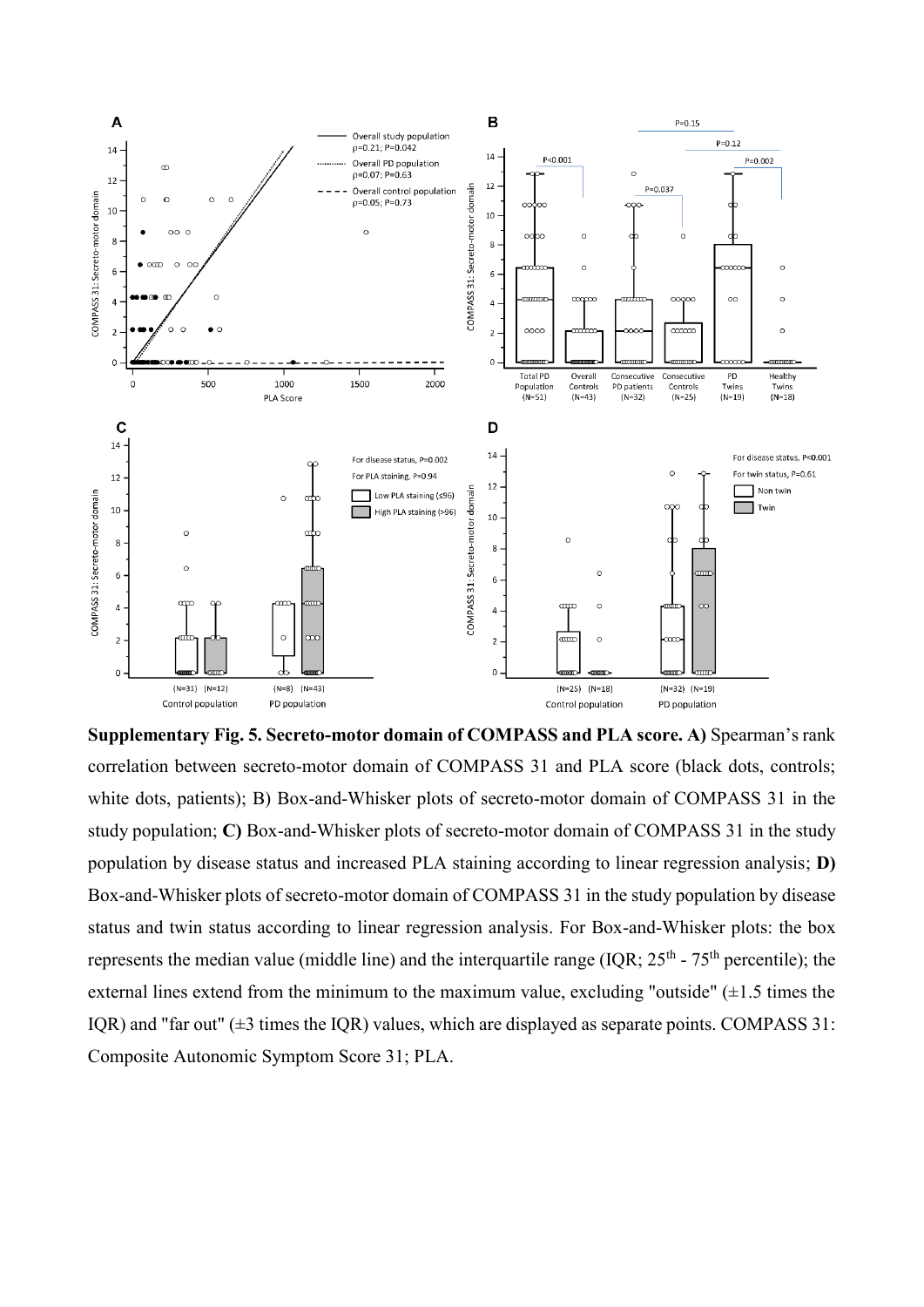

**Supplementary Fig. 6. Correlation between PLA area and synaptic density.** PLA area was calculated within synaptic terminals as described in Figure 2. A linear correlation exists in both PD patients (white dots) and controls (black dots); P<0.001 for all), but patients display a higher Spearman's rank correlation coefficient  $(\rho)$ , suggesting a stronger dependence.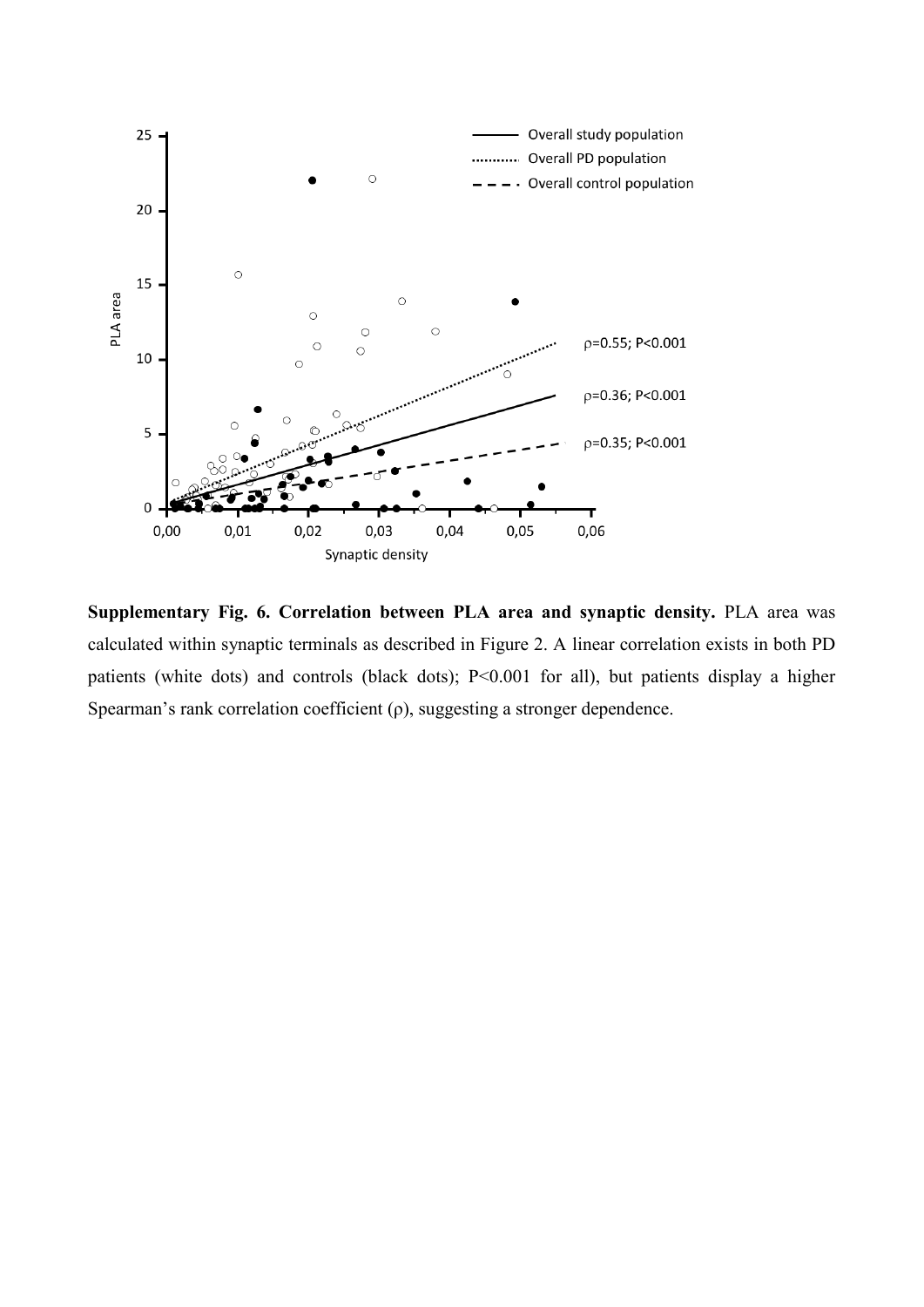## **Supplementary Tables**

| Subject          | <b>Sweat Gland</b> | <b>Muscle</b>       | <b>Arteriole</b> |  |
|------------------|--------------------|---------------------|------------------|--|
| control 1        | negative           | negative            | na               |  |
| control 2        | negative           | na                  | na               |  |
| control 3        | negative           | na                  | negative         |  |
| control 4        | negative           | negative            | negative         |  |
| control 5        | negative           | negative            | na               |  |
| control 6        | negative           | $\operatorname{na}$ | na               |  |
| control 7        | negative           | negative            | na               |  |
| control 8        | negative           | na                  | na               |  |
| control 9        | negative           | $\operatorname{na}$ | na               |  |
| control 10       | positive           | positive            | negative         |  |
| control 11       | negative           | negative            | negative         |  |
| control 12       | negative           | negative            | na               |  |
| control 13       | negative           | negative            | na               |  |
| control 14       | negative           | na                  | na               |  |
| control 15       | positive           | na                  | na               |  |
| control 16       | negative           | negative            | na               |  |
| control 17       | negative           | negative            | na               |  |
| control 18       | negative           | negative            | na               |  |
| control 19       | negative           | negative            | na               |  |
| control 20       | negative           | negative            | negative         |  |
| control 21       | negative           | negative            | na               |  |
| control 22       | negative           | na                  | negative         |  |
| control 23       | negative           | $\operatorname{na}$ | na               |  |
| control 24       | positive           | positive            | na               |  |
| control 25       | negative           | positive            | na               |  |
| control 26       | negative           | na                  | positive         |  |
| control 27       | negative           | na                  | na               |  |
| control 28       | positive           | na                  | na               |  |
| control 29       | positive           | na                  | na               |  |
|                  |                    |                     |                  |  |
| PD <sub>1</sub>  | positive           | na                  | negative         |  |
| PD <sub>2</sub>  | negative           | negative            | positive         |  |
| $PD\overline{3}$ | positive           | na                  | negative         |  |
| PD <sub>4</sub>  | positive           | na                  | na               |  |
| PD <sub>5</sub>  | positive           | na                  | na               |  |
| PD6              | negative           | negative            | na               |  |
| PD <sub>7</sub>  | positive           | na                  | na               |  |
| PD <sub>8</sub>  | positive           | positive            | na               |  |
| $PD\overline{9}$ | negative           | na                  | na               |  |
| PD 10            | positive           | negative            | na               |  |
| PD 11            | positive           | negative            | na               |  |
| PD 12            | positive           | na                  | na               |  |
| PD 13            | negative           | na                  | na               |  |
| PD 14            | positive           | na                  | na               |  |
| $PD$ 15          | positive           | positive            | na               |  |
| PD $16$          | positive           | na                  | na               |  |
| PD 17            | positive           | positive            | positive         |  |
| PD <sub>18</sub> | positive           | positive            | na               |  |
| PD 19            | positive           | na                  | na               |  |
| PD 20            | positive           | negative            | na               |  |
| PD 21            | positive           | na                  | na               |  |
| PD 22            | positive           | na                  | na               |  |
| PD 23            | positive           | na                  | na               |  |
| PD 24            | positive           | na                  | na               |  |
| PD 25            | negative           | na                  | na               |  |
| PD 26            | positive           | negative            | na               |  |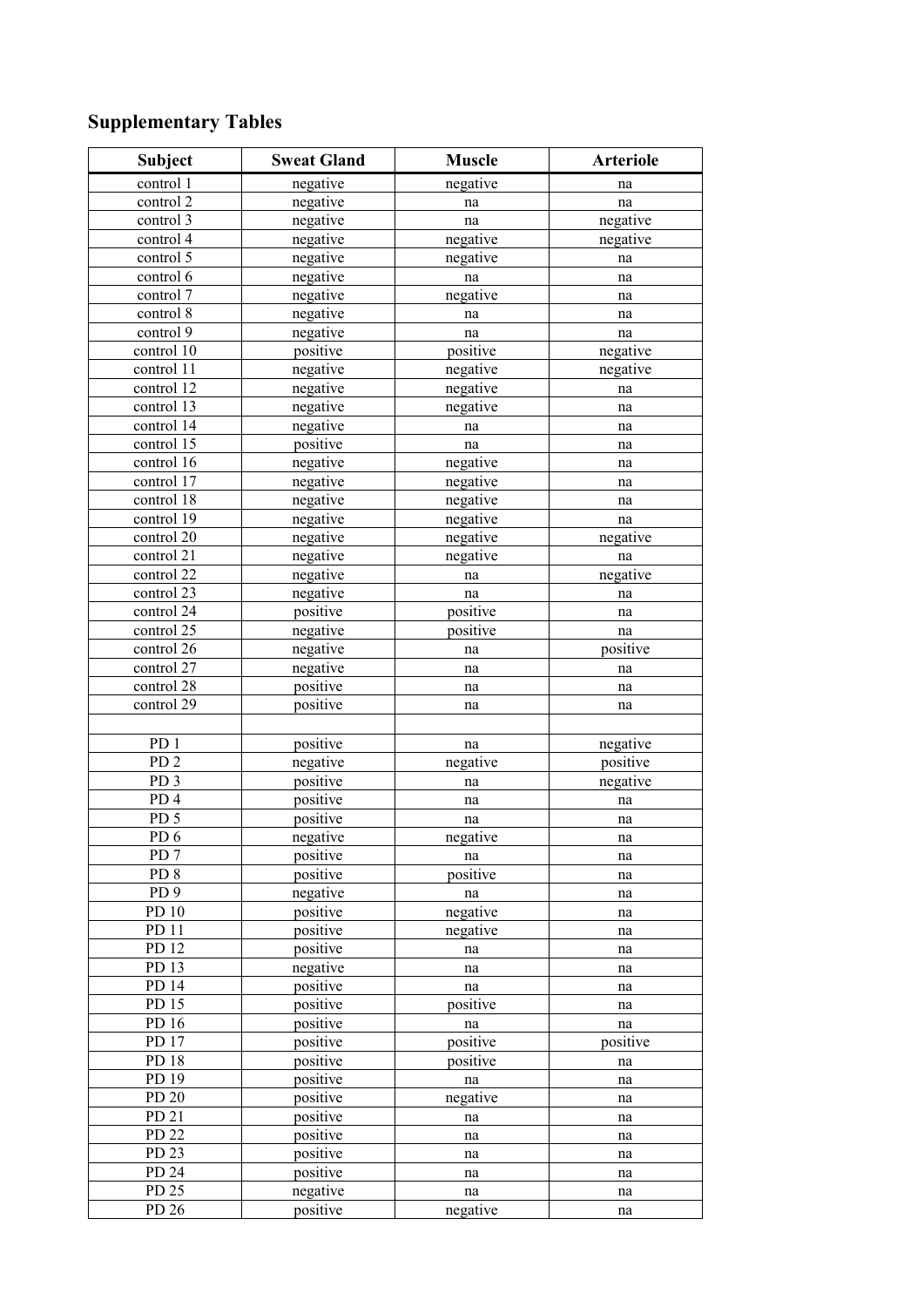| PD 27           | negative | negative | na       |  |
|-----------------|----------|----------|----------|--|
| PD 28           | positive | na       | na       |  |
| PD 29           | positive | na       | na       |  |
| PD 30           | positive | positive | na       |  |
| PD 31           | positive | na       | na       |  |
| PD 32           | positive | na       | na       |  |
| PD 33           | positive | positive | na       |  |
| PD 34           | positive | na       | na       |  |
| PD 35           | positive | na       | positive |  |
| PD 36           | negative | na       | na       |  |
| PD 37           | positive | na       | na       |  |
| PD 38           | positive | positive | na       |  |
|                 |          |          |          |  |
| healthy twin 1  | negative | na       | na       |  |
| healthy twin 2  | positive | na       | negative |  |
| healthy twin 3  | negative | negative | na       |  |
| healthy twin 4  | negative | negative | na       |  |
| healthy twin 5  | positive | na       | na       |  |
| healthy twin 6  | positive | na       | na       |  |
| healthy twin 7  | negative | negative | na       |  |
| healthy twin 8  | positive | na       | positive |  |
| healthy twin 9  | negative | na       | na       |  |
| healthy twin 10 | positive | na       | positive |  |
| healthy twin 11 | negative | na       | na       |  |
| healthy twin 12 | negative | na       | na       |  |
| healthy twin 13 | negative | na       | na       |  |
| healthy twin 14 | positive | positive | na       |  |
| healthy twin 15 | negative | negative | na       |  |
| healthy twin 16 | positive | na       | na       |  |
| healthy twin 17 | negative | negative | na       |  |
| healthy twin 18 | positive | na       | na       |  |
| healthy twin 19 | positive | positive | na       |  |
|                 |          |          |          |  |
| PD twin 1       | positive | negative | na       |  |
| PD twin 2       | positive | positive | negative |  |
| PD twin 3       | positive | na       | na       |  |
| PD twin 4       | negative | negative | na       |  |
| PD twin 5       | positive | negative | na       |  |
| PD twin 6       | positive | na       | positive |  |
| PD twin 7       | positive | na       | na       |  |
| PD twin 8       | positive | negative | negative |  |
| PD twin 9       | positive | na       | na       |  |
| PD twin 10      | positive | na       | positive |  |
| PD twin 11      | positive | na       | na       |  |
| PD twin 12      | positive | na       | positive |  |
| PD twin 13      | positive | na       | na       |  |
| PD twin 14      | positive | positive | na       |  |
| PD twin 15      | positive | positive | na       |  |
| PD twin 16      | positive | na       | positive |  |
| PD twin 17      | negative | na<br>na |          |  |
| PD twin 18      | positive | na       | na       |  |
| PD twin 19      | positive | na       | positive |  |

## **Supplementary table 1. PLA performance in the different autonomic structures analyzed.**

For each subject, the outcome of PLA in sweat gland, *arrector pilorum* muscle and arteriole is listed. We observed a positive PLA signal in 14 out of 21 *arrector pilorum* muscles and in 8 out of 12 arterioles in patients. Hence, the PLA positivity observed in sweat gland was confirmed in 67% of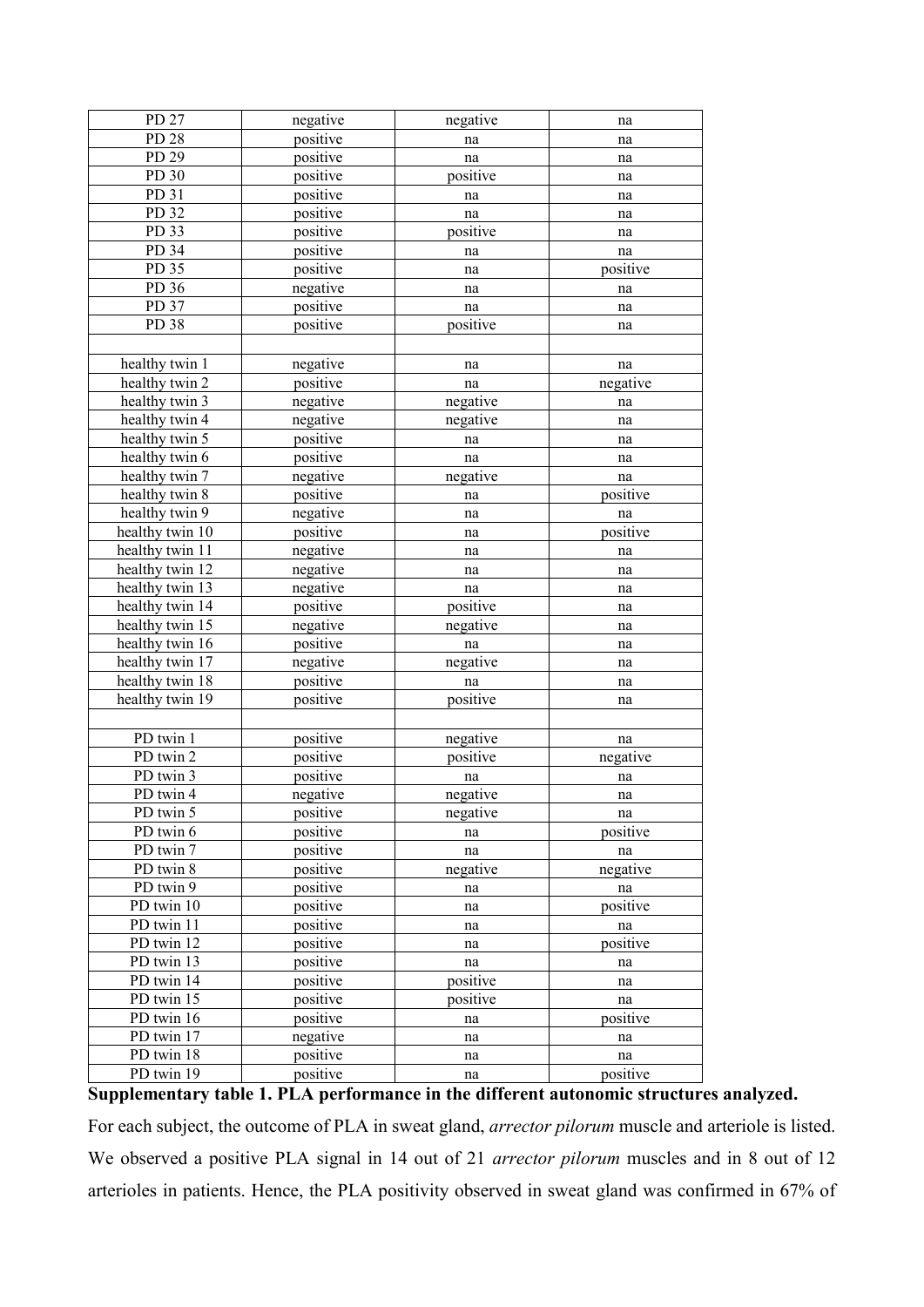*arrector pilorum* muscles and in 75% of arterioles. In controls, the absence of PLA staining featuring sweat glands was confirmed in 22 out of 23 *arrector pilorum* muscles (96%) and in 9 out of 10 arterioles (90%). Na= autonomic structure not available.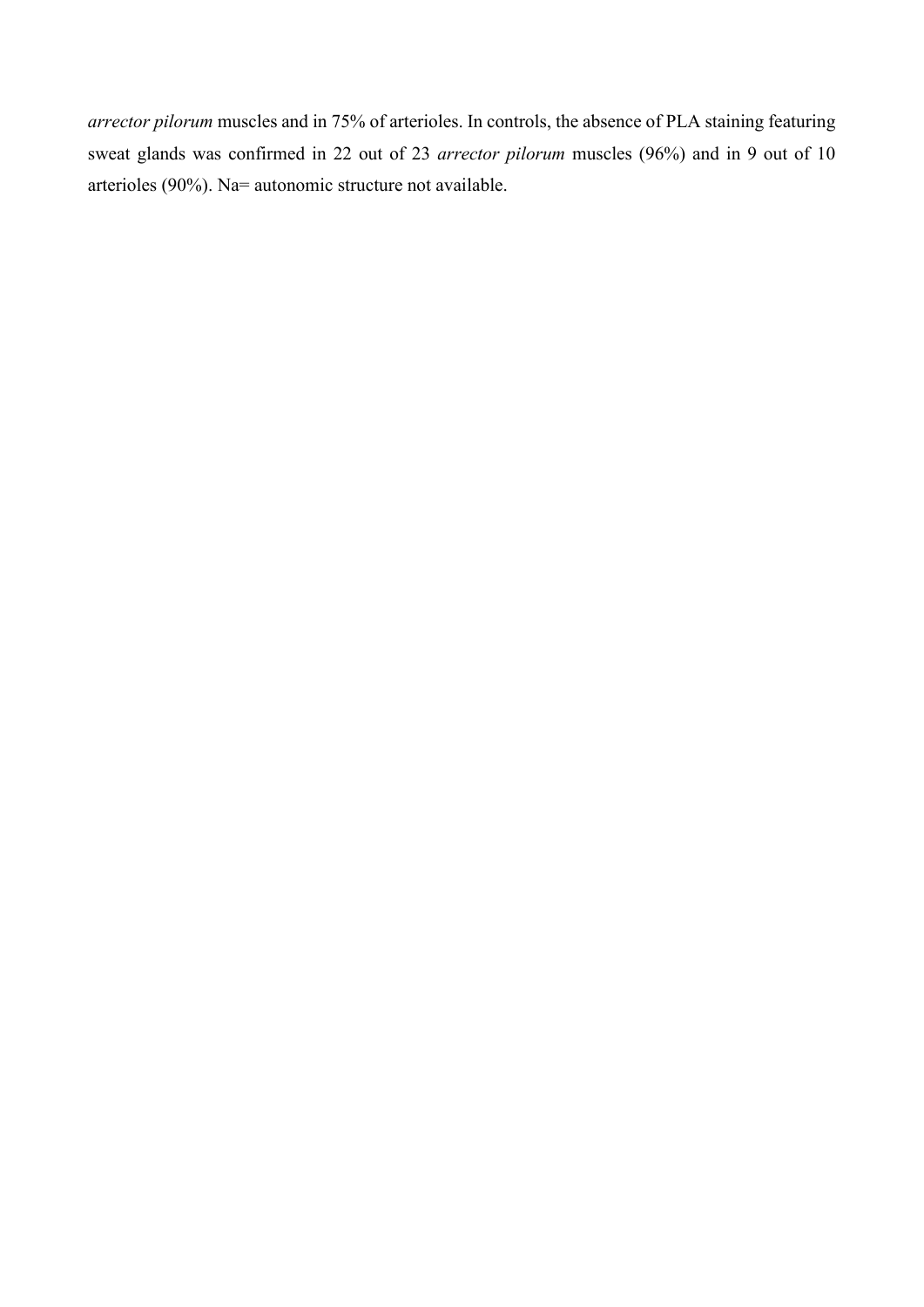| <b>Subject</b>                     | <b>Synaptic Density</b> | <b>Subject</b>           | <b>Synaptic Density</b> |
|------------------------------------|-------------------------|--------------------------|-------------------------|
| control 1                          | 0.00120                 | PD <sub>5</sub>          | 0.02742                 |
| control 2                          | 0.03530                 | PD <sub>6</sub>          | 0.04633                 |
| control 3                          | 0.01118                 | PD <sub>7</sub>          | 0.02913                 |
| control 4                          | 0.01665                 | PD <sub>8</sub>          | 0.00959                 |
| control 5                          | 0.01752                 | PD <sub>9</sub>          | 0.03802                 |
| control 6                          | 0.03075                 | PD 10                    | 0.01015                 |
| control 7                          | 0.01159                 | PD 11                    | 0.02543                 |
| control 8                          | 0.01932                 | PD 12                    | 0.02134                 |
| control 9                          | 0.00459                 | PD 13                    | 0.01256                 |
| control 10                         | 0.04084                 | PD 14                    | 0.02817                 |
| control 11                         | 0.02067                 | PD 15                    | 0.02078                 |
| control 12                         | 0.01310                 | PD 16                    | 0.02066                 |
| control 13                         | 0.01247                 | PD 17                    | 0.00136                 |
| control 14                         | 0.05149                 | PD 18                    | 0.01425                 |
| control 15                         | 0.05306                 | PD 19                    | 0.02083                 |
| control 16                         | 0.03248                 | PD 20                    | 0.03619                 |
| control 17                         | 0.02452                 | PD 21                    | 0.00947                 |
| control 18                         | 0.03237                 | PD 22                    | 0.02108                 |
| control 19                         | 0.02008                 | PD 23                    | 0.02749                 |
| control 20                         | 0.04929                 | PD 24                    | 0.00273                 |
| control 21                         | 0.04416                 | PD 25                    | 0.02977                 |
| control 22                         | 0.00455                 | PD 26                    | 0.01235                 |
| control 23                         | 0.02682                 | PD 27                    | 0.00732                 |
| control 24                         | 0.00306                 | PD 28                    | 0.01619                 |
| control 25                         | 0.01644                 | PD 29                    | 0.00536                 |
| control 26                         | 0.01320                 | PD 30                    | 0.02291                 |
| control 27                         | 0.00901<br>0.01304      | PD 31<br>PD 32           | 0.01719                 |
| control 28<br>control 29           | 0.02282                 | PD 33                    | 0.02071<br>0.02291      |
|                                    |                         | PD 34                    | 0.01819                 |
| healthy twin 1                     | 0.02101                 | PD 35                    | 0.01877                 |
| healthy twin 2                     | 0.01105                 | PD 36                    | 0.01686                 |
| healthy twin 3                     | 0.00194                 | PD 37                    | 0.00676                 |
| healthy twin 4                     | 0.00700                 | PD 38                    | 0.01694                 |
| healthy twin 5                     | 0.02670                 |                          |                         |
| healthy twin 6                     | 0.00097                 | PD twin 1                | 0.00828                 |
| healthy twin 7                     | 0.00929                 | PD twin 2                | 0.01672                 |
| healthy twin 8                     | 0.03029                 | PD twin 3                | 0.00438                 |
| healthy twin 9                     | 0.01376                 | PD twin 4                | 0.00583                 |
| healthy twin 10                    | 0.02295                 | PD twin 5                | 0.02406                 |
| healthy twin 11                    | 0.01204                 | PD twin 6                | 0.00970                 |
| healthy twin 12                    | 0.02069                 | PD twin 7                | 0.00368                 |
| healthy twin 13                    | 0.00298                 | PD twin 8                | 0.01918                 |
| healthy twin 14                    | 0.01243                 | PD twin 9                | 0.04823                 |
| healthy twin 15<br>healthy twin 16 | 0.00747<br>0.01285      | PD twin 10<br>PD twin 11 | 0.01172<br>0.01468      |
| healthy twin 17                    | 0.01664                 | PD twin 12               | 0.00580                 |
| healthy twin 18                    | 0.00560                 | PD twin 13               | 0.00415                 |
| healthy twin 19                    | 0.02028                 | PD twin 14               | 0.00793                 |
|                                    |                         | PD twin 15               | 0.00700                 |
| PD <sub>1</sub>                    | 0.00297                 | PD twin 16               | 0.03327                 |
| PD <sub>2</sub>                    | 0.00696                 | PD twin 17               | 0.01747                 |
| PD <sub>3</sub>                    | 0.00397                 | PD twin 18               | 0.00628                 |
| PD <sub>4</sub>                    | 0.00988                 | PD twin 19               | 0.00796                 |

**Supplementary table 2. Synaptic density analysis.** Synaptic density has been calculated as the ratio

between the synaptophysin-positive area (corresponding to total synaptic terminals) and the total area